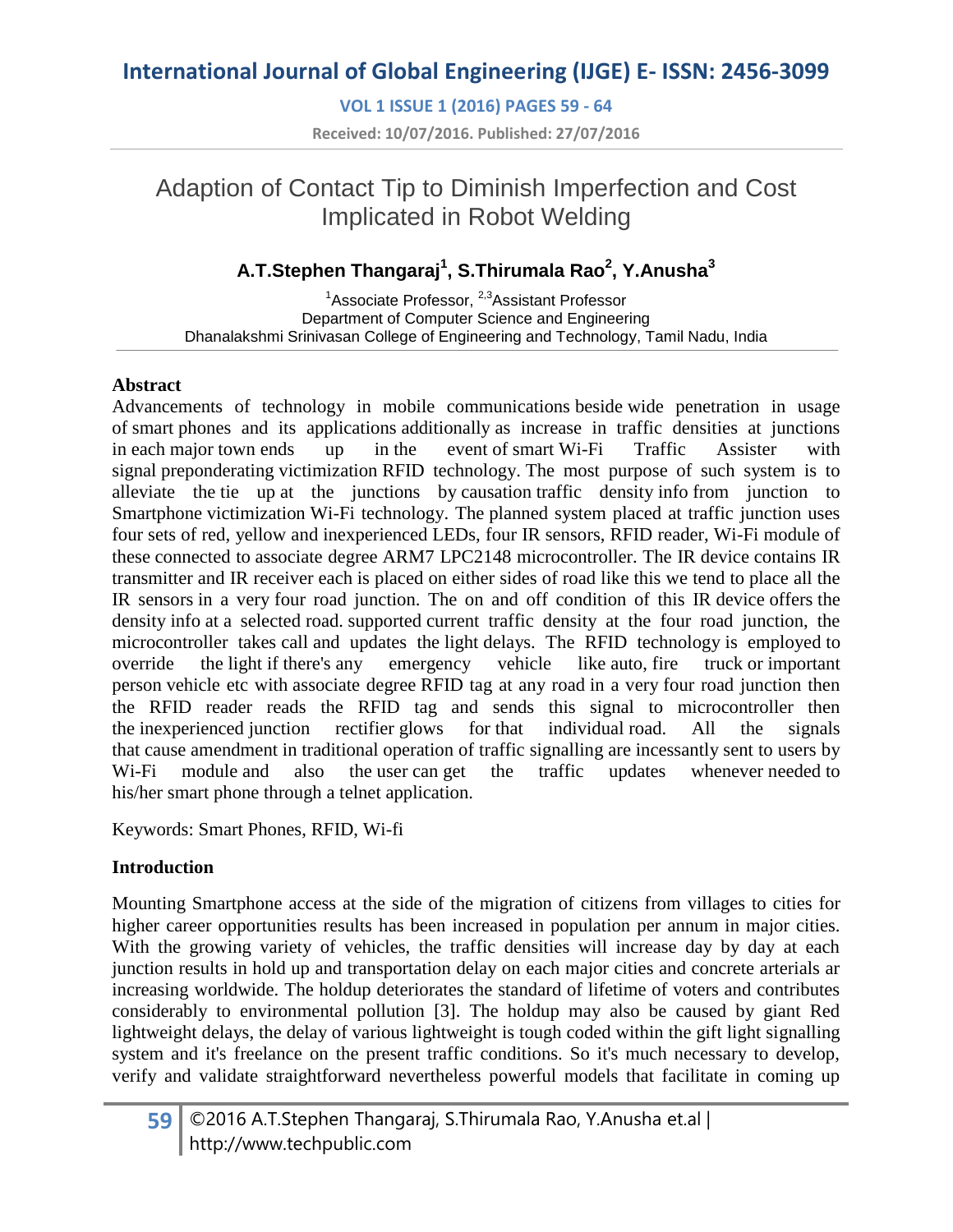**VOL 1 ISSUE 1 (2016) PAGES 59 - 64**

**Received: 10/07/2016. Published: 27/07/2016**

with and up the security and potency of transportation. In this article the optimization of light controller in an exceedingly town victimization microcontroller is completed. The projected system i.e., "Smart Wi-Fi Traffic Assister" aims at determination this hold up downside and conjointly tries to cut back potentialities of traffic jams, caused by traffic lights, to associate extent by grouping the traffic knowledge and causation the density info to Smartphone victimization Wi-Fi technology [4]. The microcontroller utilized in the system is ARM7 LPC2148. This method contains four sets of red, yellow and inexperienced LEDs placed at four road traffic junction, four IR sensors every with associate IR transmitter and IR receiver that ar mounted on the either sides of roads severally, RFID reader and Wi-Fi module. The IR system gets activated whenever any vehicle stays on road between IR transmitters and IR receiver which supplies the density info in an exceedingly specific road. In follow we tend to place variety of IR sensors mounted on a specific road at equal distances on the length of that road to some extent. Microcontroller controls the IR system once the IR detector sends its on and off signals to microcontroller then it sends the response by glowing inexperienced junction rectifier thereto specific road wherever the IR detector gets activated. Microcontroller conjointly sends these signals to Wi-Fi module[5]. The supported current traffic density at the four road junction, the microcontroller takes call and updates the light delays and sends this info to good phone through the utilization of Wi-Fi module as a result. The RFID reader is settled at a definite distance from the light controller at each road[1]. The RFID technology is employed to override the stoplight if there's any emergency vehicle like car, truck or influential person vehicle etc with associate RFID tag at any road in an exceedingly four road junction then the RFID reader reads the RFID tag and sends this signal to microcontroller then it responds by glowing the inexperienced junction rectifier for that individual road[2]. All the signals that cause modification in traditional operation of traffic signalling are ceaselessly sent to the user by Wi-Fi module and thereby the user can get the traffic updates whenever needed through his/her good phone with a telnet application. The typical smart wifi and block diagrams are represented in Fig.1 and Fig. 2 respectively for detailed understanding.



Fig 1: A typical Smart Wi-fi Assister. Source : Alexander Pyattaev(2016)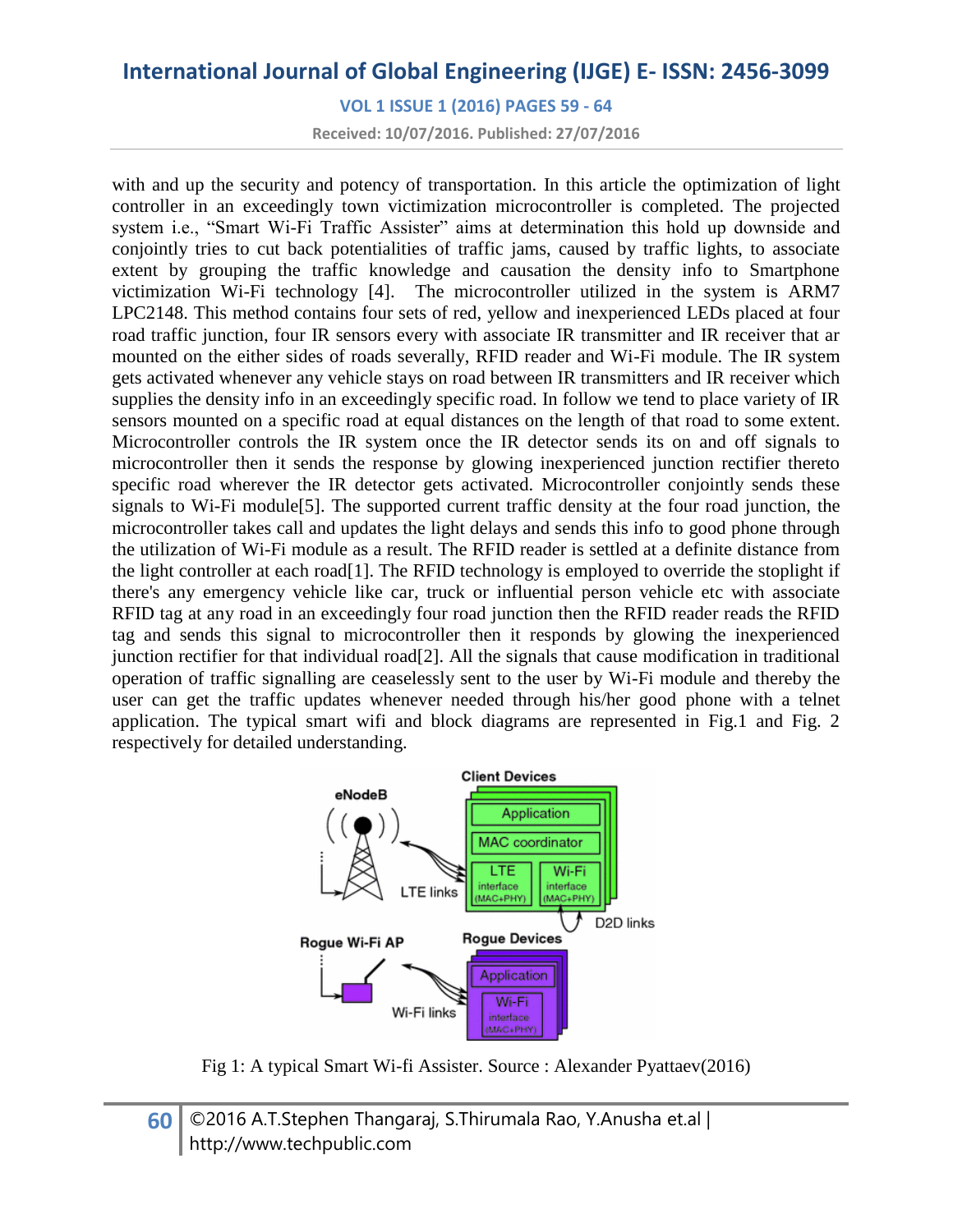**VOL 1 ISSUE 1 (2016) PAGES 59 - 64**

**Received: 10/07/2016. Published: 27/07/2016**

Thus supported vehicle density, small controller defines completely different ranges for light delays and updates those consequently. The system records vehicle density i.e., the IR detector ON and OFF condition in its memory and allocates predefined recording interval on real time basis. This recorded traffic density knowledge may also be wont to analyze traffic condition at various traffic lights connected to the system. so administrator on a central station pc and good phone user will access traffic conditions on any approachable traffic lights and close roads i.e., with within the Wi-Fi signal vary to cut back hold up to associate extent. In future if we tend to implement this TIS in each traffic junctions altogether major cities it will be wont to inform folks concerning the traffic condition at completely different places by victimization advanced networks for communication[6].



Fig.2 Block Diagram of a Smart Wi-fi Assister

#### **II. Implementation of This Technique**

In the style of this technique the microcontroller used is ARM7 LPC2148 in conjunction with this the system contains power provide, four sets of red, yellow and inexperienced LEDs placed at four road traffic junction, four IR sensors every with associate degree IR transmitter and IR receiver that area unit mounted on the either sides of roads severally, RFID reader, digital display and Wi-Fi module[7]. The IR system gets activated whenever any vehicle stays on road between IR transmitter and IR receiver which supplies the density data in a very specific road. The RFID technology is employed to override the traffic signalling and liquid crystal display is employed to display the traffic density data at each amendment in traditional operation of the traffic signalling. The Wi-Fi module ESP8266 is employed to send signals i.e., density data that is displayed on digital display from microcontroller to sensible phone users through the employment of Telnet application

#### **III. Wi-Fi Technology**

EPS8266 module is a powerful, low value and could be a self contained SOC with integrated TCP/IP protocol stack which will provide any microcontroller access to your Wi-Fi network i.e., this Wi-Fi module is appropriate for adding Wi-Fi practicality to AN existing microcontroller via a UART serial association. it's capable of either hosting AN application or offloading all Wi-Fi networking functions from another application processor. every ESP8266 module comes preprogrammed with AN AT command set code, meaning, you'll merely hook this up to your Arduino device and obtain concerning the maximum amount Wi-Fi-ability as a Wi-Fi defend offers[8].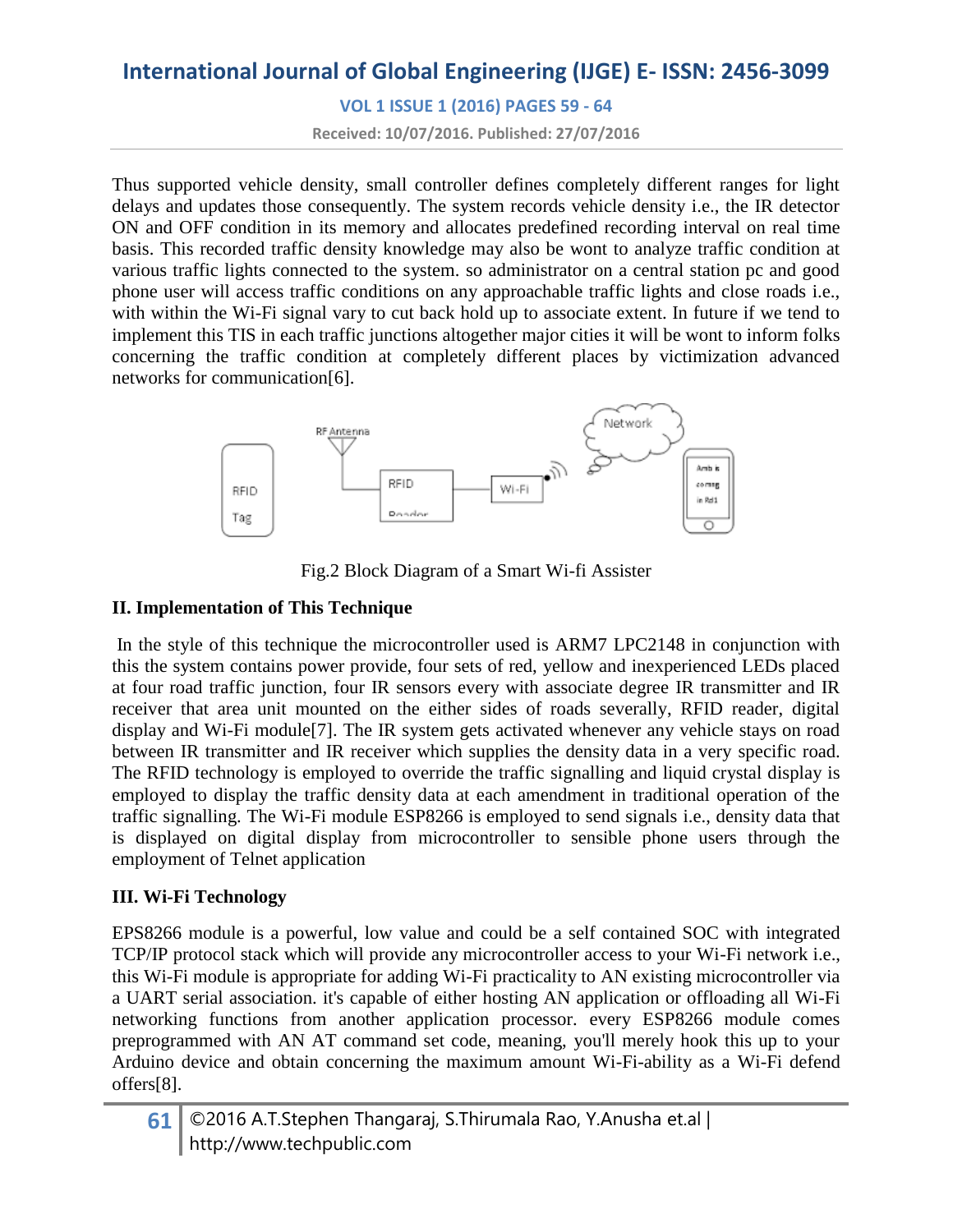**VOL 1 ISSUE 1 (2016) PAGES 59 - 64**

**Received: 10/07/2016. Published: 27/07/2016**

Fig.3 Pin Diagram of ESP8266. This ESP8266 module is a very value effective board with an enormous, and ever growing, community. The module will even be reprogrammed to act as a standalone LAN connected device–just add power.This module encompasses a powerful enough on-board process and storage capability that enables it to be integrated with the sensors and different application specific devices through its GPIOs with least development up-front and least loading throughout runtime. Its high degree of on-chip integration permits for least external electronic equipment, together with the front-end module, is meant to occupy least PCB space. The ESP8266 supports APSD for VoIP applications and Bluetooth co-existence interfaces, it contains a self-calibrated RF permitting it to figure below all operative conditions, and needs no external RF components. The ESP8266 Module isn't capable of 5V thus 5-3.3V logic shifting and can need AN external Logic Level device.



Fig.3 Pin Diagram of ESP8266

#### **IV. Software Tools**

The package employed in the event of this method is Telnet application and Keil compiler.

A. Telnet Application

- Telnet is associate degree application layer protocol used on the web or native space network to produce a biface interactive text destined communication facility employing a virtual terminal association Telnet even predates internetworking and also the fashionable information science packet and transmission control protocol transport layers.
- The TELNET protocol provides a uniform interface, through that a program on one host (the TELNET client) could access the resources of another host. (the TELNET server) like the shopper were an area terminal connected to the server.
- For example, a user on a digital computer on a LAN could connect with a bunch hooked up to the LAN like the digital computer were a terminal hooked up on to the host. Of course, TELNET could also be used across WANs likewise as LANs.

#### **V. Conclusion and Future Scope**

This paper is employed for improvement of traffic signal controller by victimization IR Sensors for current traffic density data that is displayed within the LCD and conjointly sent to users

**62** ©2016 A.T.Stephen Thangaraj, S.Thirumala Rao, Y.Anusha et.al | http://www.techpublic.com